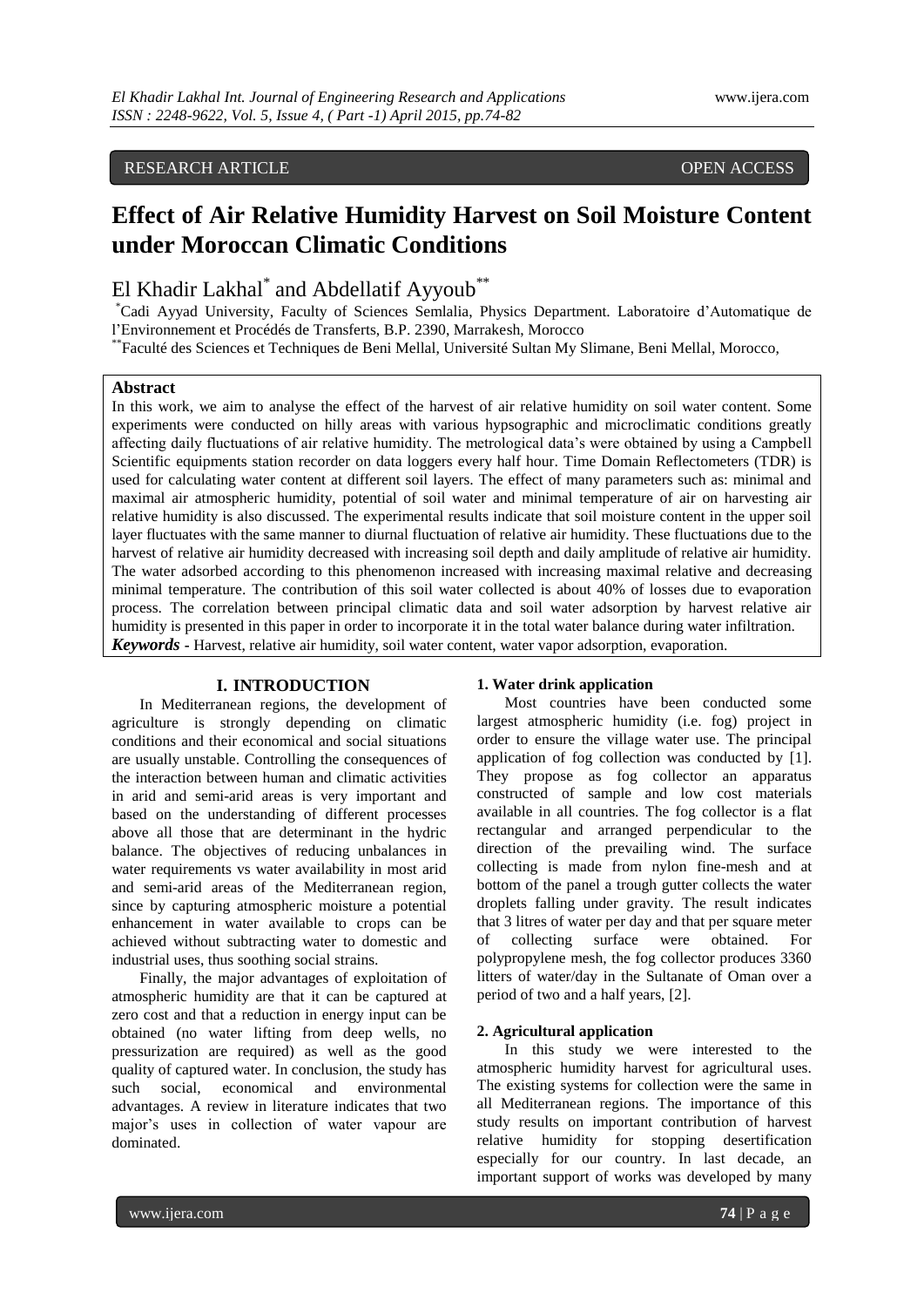institutions research. Generally, the soil is considered as a porous medium with capillaries of various sizes that helping the condensed water to infiltrate by capillarity, [3].

An intensive work was presented to enrich literature in this field. The authors attempt to The authors attempt to approach and simulate the above described complicated phenomena of capillary condensation by using either fractal, [4]. Many approaches were conducted in order to simulate the transport condensable vapors in porous structures, [5] and [6].

By referring to [7], the authors have indicated that soil is considered as a porous medium with capillaries of various diameters. These capillaries condensed water to infiltrate by capillarity but in the same time in the capillaries occurs also condensation of water vapor depending on the air relative humidity. In this work, the authors tried out to qualify water vapor adsorption by soil by using weighing Lysimeters (WL) and Time Domain Reflectometers (TDR) for obtaining data under semi arid climatic conditions. The result shows that the soil moisture content in the upper soil layer fluctuates in correspondence with the diurnal fluctuations of the relative air humidity.

In more recent work, [8] have studied the parameters affecting water vapor adsorption by the soil under semi-arid climatic conditions. The authors indicate that under such climatic conditions, soil physical characteristics such as texture, surface mulching, and density of the growing plants greatly affect water vapor adsorption and soil water conservation. Also, they indicate that the process of water vapor adsorption by the sol appears to be more important for areas in which the geomorphological conditions and the proximity to the surface water, such as lakes or sea, favors high diurnal fluctuations in relative air humidity.

# **II. MATERIALS AND METHODS**

## **1. Description of sites**

In order to evaluate the importance of harvest relative air humidity effect on soil water content under different land characteristics, four sites (S1, S2 and S3) were chosen. All sites are characterized by intensive agricultural activities and the irrigation covered only 20% of the agricultural areas.

The sites of (S1 and S2) are located in Marrakech Tensift Alhaouz region. The sites (S1) and (S2) are respectively located about 60 and 20km from Marrakech city at an average elevation of 600m above see level. The relief of this region is characterized by a great diversity: the interior flats and plates that contain good arable lands; the old solid masses, the littoral plates and high mountains of the Atlas. The climates are warm and dry with relativity cold period during the winter. Precipitations

are weak and irregular (in Marrakech 240 mm/year). The summery temperatures are very high (37.7°C at maximum) and the winter ones are low (4.9°C at minimum). The evaporation is important (2300mm/ year) and the rainfall is variable: 50% of the territory has an averaged-300 mm-rainfall per year and almost 30% has a rainfall ranging from 300 to 400mm per year (Toufliht station). We noticed that the averaged rainfalls increase from the North to the South. It's completely normal because the south is characterized by heights (High Mountains). Agriculture constitutes the principal activity for 60% of regional population. The principal productions are annual cultures (cereals, alfalfa, tobacco, etc…) and plantations of olive –trees, citrus fruits and fruit trees.

The site of (S3) is located in Doukkala region and about 40Km from ELJadida city. The soil is essentially dominated by Sand, Tirs and Hamri. The climate is of a Mediterranean type, semi-arid in winter with a soft temperature, and was generally hot and dry. It was characterised by an index irregularity and intra-annual. The annual average pluvial is about 317 to 592mm, registered in 40 and 60 days between October and April. The relative air humidity data indicate a dramatically variation between each month and between maximum and minimum values. The air temperature is moderate and its value varies between 10°C and 36°C. The existing vegetation in these areas is exclusively growing by occurring available rain and the water adsorbed by the soil from the atmosphere.

## **2. Man characteristics of the study soils**

Table 1 show the principal characteristics of the soils considered in this study are presented as : the constitution of (S1 and S2) soils is dominated clay constitution (47% and 39%) and lemon (34% and 40%). However the constitution of (S3) is principally dominated by sand (52%) and lemon (34.5%). For This study, the relation-ships between soil water content and soil water potential, and between hydraulic conductivity and water content are given respectively by [9] and [10] formulas :

$$
\frac{\theta}{\theta_s} = \left[1 + \left(\frac{\psi}{h_g}\right)^n\right]^{1-(2/n)} \text{ and } \mathbf{K} = \mathbf{K}_s \left(\frac{\theta}{\theta_s}\right)^n \tag{1}
$$

Where:  $\theta$ s: maximal soil water content (%); Ks : Hydraulic conductivity at saturation (m/s) ;  $h_{g}$ : Hygrometric pressure (m);

n and  $\eta$ : Regression parameters of Equation (1).

|  |  | Table 1. Main characteristics of the study soils. |  |  |  |
|--|--|---------------------------------------------------|--|--|--|
|--|--|---------------------------------------------------|--|--|--|

|  |  | Site Clay Sand Lemon Ks hg n                          |  | n |
|--|--|-------------------------------------------------------|--|---|
|  |  | $(\%)$ $(\%)$ $(\%)$ $(m/s)$ $(m)$                    |  |   |
|  |  | $(S1)$ 46 17.2 34.3 $0.8 \times 10^{-6}$ -0.14 2.3 11 |  |   |
|  |  | $(S2)$ 39 19 40 $0.9 \times 10^{-6}$ -0.13 2.2 10.7   |  |   |
|  |  | (S3) 10 52.4 34.5 $1.2 \times 10^{-6}$ -0.08 2.1 9.5  |  |   |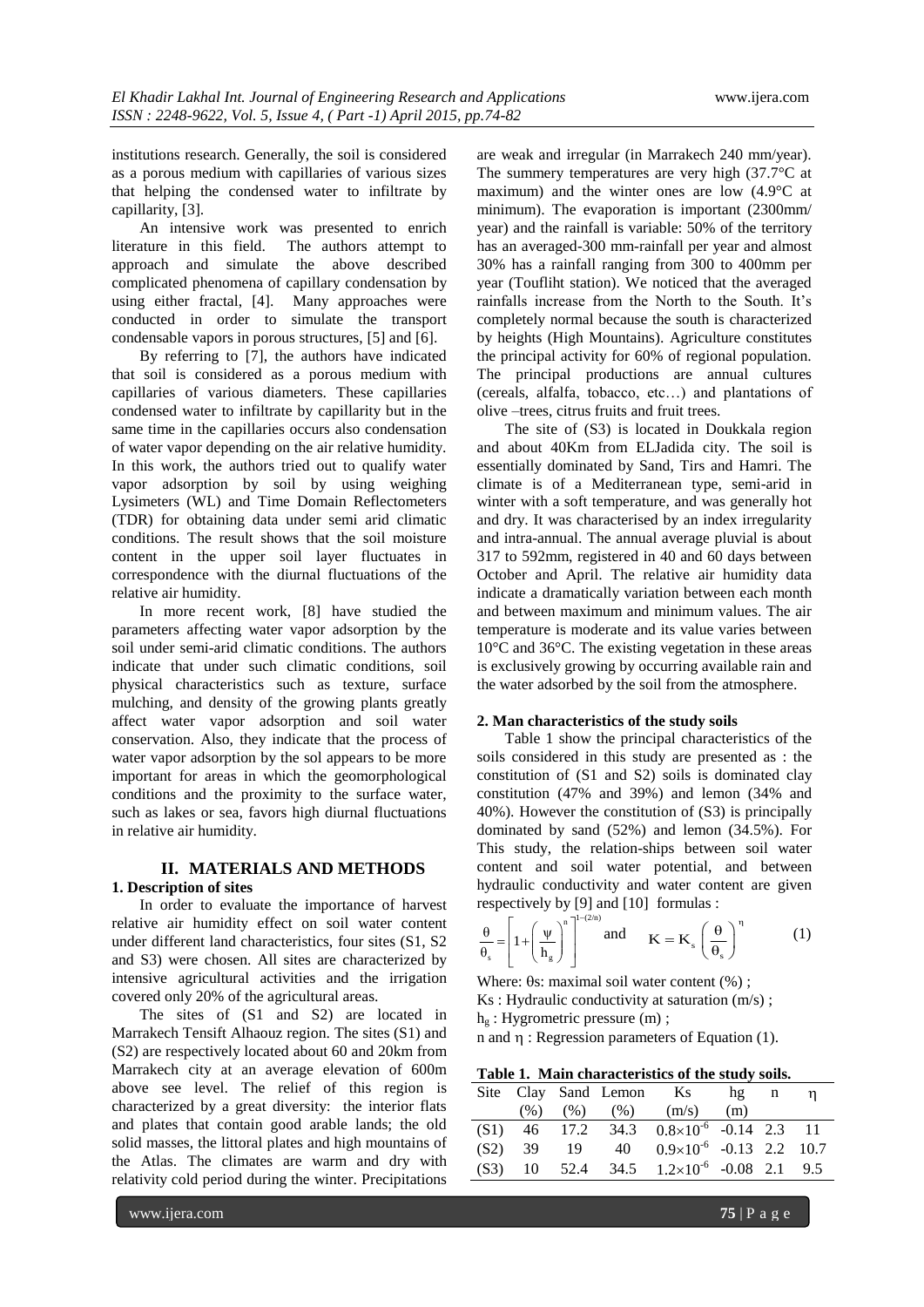#### **3. Climate data**

The climatic forcing needed was averaged over a 30 min time step. Global radiation, atmospheric humidity, speed of wind, temperature (max and min) and rainfall were measured at the follow sites described above. In table 2, we present the results given by many meteorological stations placed at the studied sites for ten years in term of average annual relative air humidity, air temperature, evaporation and wind speed. The result indicates that the average annual relative air humidity varies from 58 to 85%. The average annual air temperature (T) varies from 11°C for coastal site (S3) to 21°C to mountainous site (S2). The wind speeds indicate that all locations are favourable to harvest of relative air humidity because the average values of WS were situated from 1.8 to 3.4m/s. The average total evaporation is very important for all study sites especially for interior region.

**Table 2. Main climatic data calculated for ten years.**

|                |          | $- - - -$   |             |       |
|----------------|----------|-------------|-------------|-------|
| Study          | Average  | Temperature | Total       | Wind  |
| site           | humidity | $^{\circ}C$ | evaporation | speed |
|                | %        |             | mm          | m/s   |
| S1             | 64       | 19.2        | 2383        | 2.2   |
| S <sub>2</sub> | 58       | 21          | 1804        | 2.0   |
| S3             | 85       | 11          | 1410        | 3.4   |
|                |          |             |             |       |

The results presented in Figure 1 shows a very important daily variation of relative air humidity for (S1) during the period of end December 2003 to May 2004. These high undulations were favourable to harvesting of relative air humidity by the soil especially in dry period.<br> $\frac{120}{1}$ 



## **Figure 1. Variation of relative air humidity for the site of S1 during end December 2003 to May 2004.**

Figure 2 indicate that soil temperature calculated at different depth varies between 3 (hiver) to 30°C (spring) for all section. The soil temperature varies with the agreement of relative air humidity variation depending on soil characteristics, climatic conditions, soil surface conditions and rainfall. The result shows that the values of soil temperature for Z=5cm are

higher than Z=10cm and 20cm values because the climatic conditions were an important effect on the upper layers of soil. In the period situated between  $20<sup>th</sup>$  to  $30<sup>th</sup>$  Julian days, we assist to a decreasing soil temperature due to rainfall.



**Figure 2. Variation of soil temperature at different depth for the site of S1 during end December 2003 to May 2004.**

#### **4. Determination of soil water potential**

In order to calculate the water potential  $(\psi)$ corresponding to a given air relative humidity, we use the equation given by [11]:

$$
\psi = \frac{RT}{M} \ln(\frac{RH}{100})\tag{2}
$$

Where: R is the gas constant  $(8.31J \text{ mol}^{-1}\text{K}^{-1})$ ; T is the temperature  $(K)$  and  $M$  is the partial molar mass of water  $(0.018 \text{kg mol}^{-1})$ . By referring to [12] work, when soil suction varies between 0 and 100 bars, the vapour pressure changes only by 1.6 mbar. This variation induces automatically some variation in temperature profiles in soil especially at 5cm depth that fluctuating between 8 and 25°C, [7].

In Table 3, we present the monthly variation of soil water potential maximum  $\psi_{\text{max}}$  and minimum  $\psi_{\text{min}}$ with reel data for the (S1) site. The results indicate that the amplitude of the difference of  $RH_{\text{max}}$ -  $RH_{\text{min}}$ is very important and varies during January to December from 75 to 88%. This amplitude is very important that when air and soil temperatures are weak, the harvesting water by soil becomes very important. These variations are also an important effect on soil water potential. This potential varies between diurnal and nocturne period for July from 21.3kPa to 331.3kPa. In diurnal period, the evaporation increases and the stress become important, so, the vegetation grows only by using irrigation or rainfall. However, in nocturne period, the phenomenon of soil water adsorption becomes important that can assure the part of water need for vegetation. The result indicates that both air temperature and relative air humidity have an important effect on soil water potential and root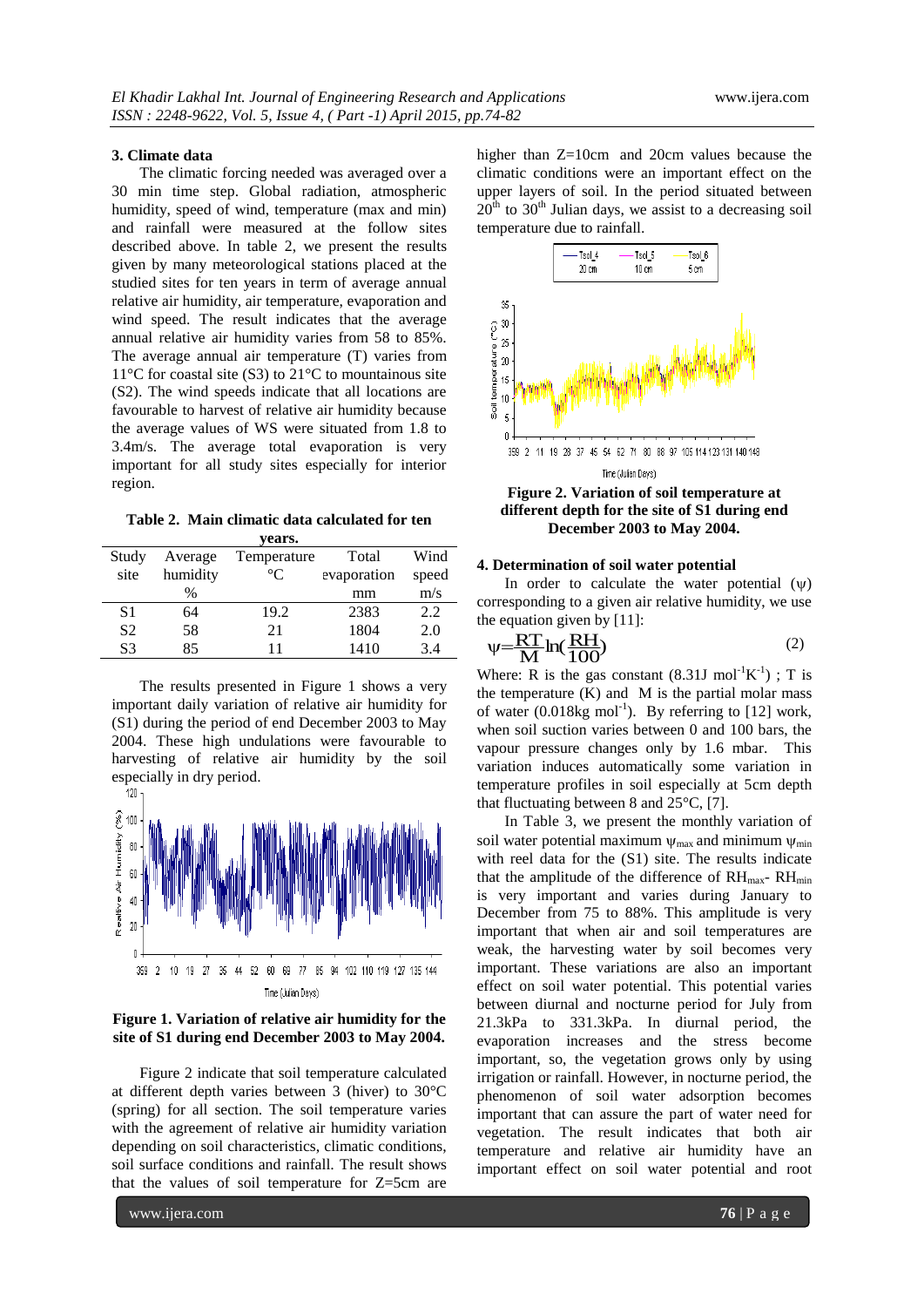extraction, and illustrates that the function  $\psi$ min  $(RH_{\text{max}})$  has the same variation of annual temperature  $T<sub>max</sub>$  because the maximum is shown during June to August month and the minimum values of  $\psi_{\text{min}}$  are detected from November to February. The variation of  $\psi_{\text{min}}$  passes from 1.3kPa observed in January to 21.3kPa observed in July. For  $\psi$ max (RH<sub>min</sub>) function, the maximum is shown in July and the minimum is detected in January. The value of soil water potential passes from 228 to 331.3kPa. These variations between maximum and minimum value of soil water potential are responsible on soil water adsorption phenomenon. This behaviour is shown in the soil water content variation especially for the first depth of soil. The showing undulations observed in the experimental data for soil water content between night and diurnal period explain this comportment because in diurnal time the evaporation and transpiration rate are equal zero. So, the soil water adsorption is considered as an important parameter that must be considered in the balance of soil water and in control of water storage process.

|  | Table 3. Calculation of $\psi$ min and $\psi$ max of (S1). |  |  |  |
|--|------------------------------------------------------------|--|--|--|
|--|------------------------------------------------------------|--|--|--|

| Month     | $RH_{\text{max}}$ - $RH_{\text{min}}$ | $\Psi_{\min}$ | $V_{\text{max}}$ |
|-----------|---------------------------------------|---------------|------------------|
|           | (%)                                   | (bars)        | (bars)           |
| January   | 82.4                                  | 1.3           | 228              |
| February  | 88.2                                  | 1.4           | 250              |
| March     | 85.7                                  | 2.1           | 292.5            |
| April     | 85.2                                  | 2.7           | 223.9            |
| May       | 80.4                                  | 4.8           | 296.4            |
| June      | 81                                    | 12.2          | 312.1            |
| July      | 75.5                                  | 21.3          | 331.3            |
| August    | 74.7                                  | 15.2          | 297.3            |
| September | 78.7                                  | 9.9           | 260.8            |
| October   | 78.3                                  | 3.5           | 215.4            |
| November  | 79.5                                  | 1.6           | 207.7            |
| December  | 78.7                                  | 1.8           | 200.6            |

# **III. MEASUREMENT OF SOIL MOISTURE CONTENT**

In each site, five Time Domain Reflectometers (TDR) (Campbell Scientific, type CS615), were installed in order to measure the volumetric soil moisture content at different soil depths. The probe of each reflectometer was installed horizontally into the soil to detect the passing of wetting fronts. The reflectometers were calibrated by taking measurement at several knows water content by using theta probe equipment and gravimetric methods. The soil moisture was registered on a data logger at half hourly intervals. The volumetric soil water content was measured using a third degree polynomial equation, [13]. In this paper we present only the data relative to volumetric soil water content for (S1) and (S3).

In Figure 3a, we present the change in volumetric soil moisture content at the depths of 5, 10 and 70cm for (S1) soils. In the same figure we present the rainfall and water irrigation rates applied during the experimental period in order to evaluate their effect on soil moisture content distribution. The result indicates that soil moisture content measured by the TDR electrodes showed an important diurnal fluctuation, analogue to the air relative humidity fluctuations. For all data, the amplitude of diurnal fluctuations of the volumetric soil moisture content becomes very important for first soil depths situated between 5 cm to 20 cm. This is confirmed by the result obtained in term of the measured soil moisture content at TDR 70cm. The result shows weak amplitude variations in term of soil water content when depth is more than 25 cm. These undulations observed in the first depths were disappeared for TDR 70cm because the climate conditions have a negligible effect on variations of soil moisture content at this depth.

As shown in Figure 3a, the soil moisture content increase quickly for all depths and we assist on very important amplitude of the observed undulations especially for the first depths when the water irrigation is applied. The diurnal change in soil moisture content phenomenon is a result from the water adsorbed by harvesting relative air humidity. These fluctuations depend on many factors as soil constitutions, crops occupation, climate conditions (temperature and air relative humidity and initial soil humidity).

In Figure 3b, we present the variation of soil water content during end December 2003 to May 2004 for TDR 5, 10 and 20cm. The result shows increasing undulations of soil water content for the first depth especially when irrigation or rainfall is applied. These undulations become weak when the depth of soil is higher than Z=20 cm. By comparing the results presented in Figures 3a and 3b, the effect of climatic conditions is evident. The amount water by rainfall or irrigation has a very important effect on the undulations amplitude.

For this period, the harvest water is observed only on the upper layers  $Z \leq 25$ cm. While in (S3), this phenomenon is more pronounced and it is observed for the profound layers Z≤40cm. This is due to the soil characteristics and the climatic conditions, (Fig. 3c). It is also mentioned that in this year (2005) the amount water by rainfall is very weak and the harvest water is only observed in the humid period but in dry period the phenomenon is totally absent.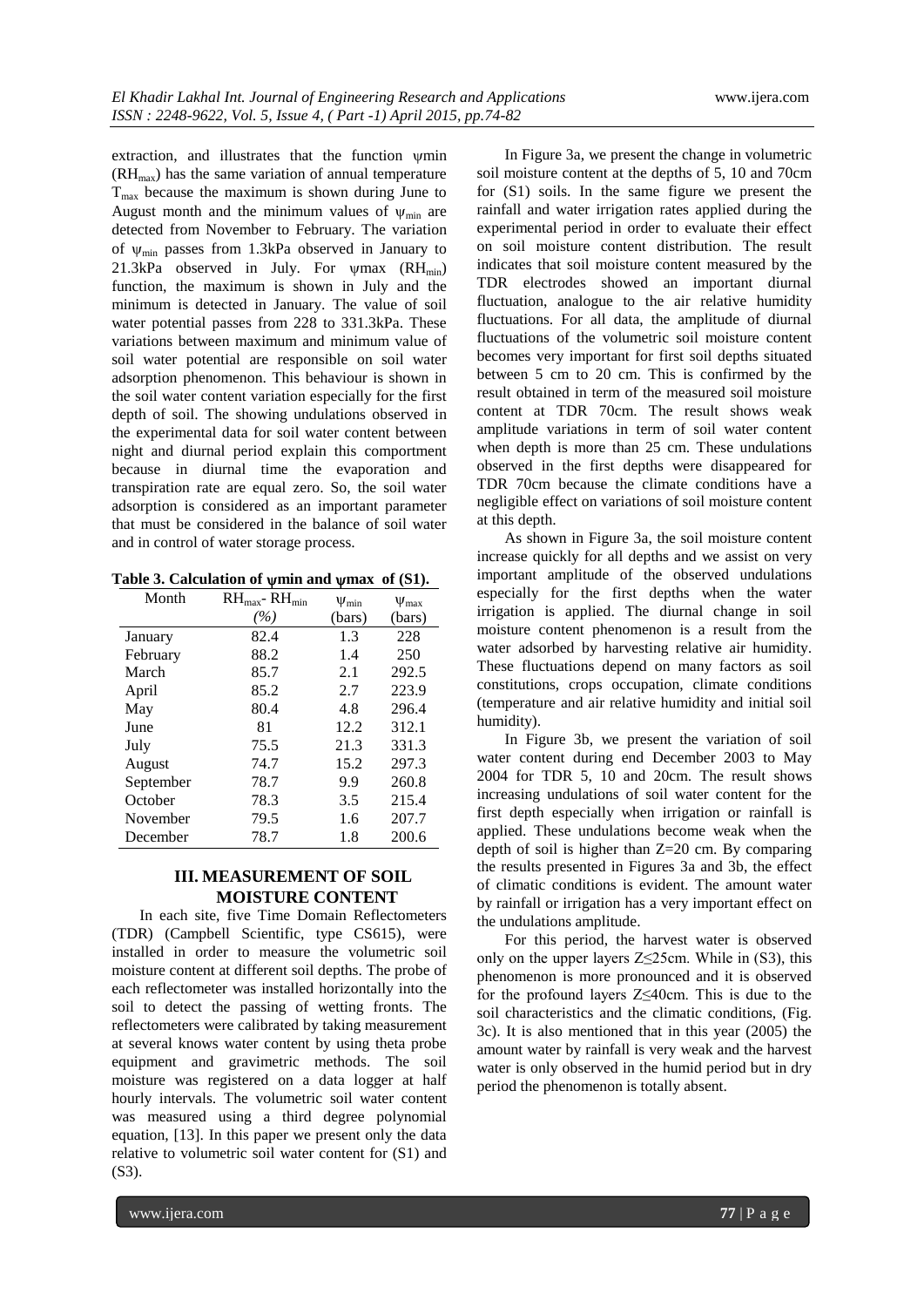

**Figure 3a. Changes in soil water moisture content with time due to Irrigation, Rainfall and Harvest of Relative air Humidity at TDR 5cm, TDR 10cm and TDR 70cm depths under various climatic** 

**conditions (February 2003 to May 2003) for (S1) site**.



**Figure 3b. Changes in soil water moisture content with time due to Irrigation, Rainfall and Harvest of Relative Air Humidity at TDR 5cm, TDR 10cm and TDR 20cm depths under various climatic conditions (end December 2003 to May 2004) for (S1) site.**



**Figure 3c. Changes in soil water moisture content with time due to Rainfall and Harvest of Relative Air Humidity at TDR 5, 10, 20, 50, 90 cm depths under various climatic conditions (December 2004 to February 2005) for (S3) site.**

In Figure 4, we presented the observed undulations of soil water moisture content with time due to water vapour adsorption at TDR 5cm, TDR 10cm and TDR 20cm depths under various climatic conditions (February 2003 to March 2003) for (S1). A supplied water of irrigation at  $51<sup>st</sup>$  Julian day is also shown in order to explain the rapid increases of soil moisture content at different depths. The moisture increases about 150, 120 and 80 respectively for Z=5, 10 and 20cm of depths. Undulations variations were reached for all depths (especially for 5 and 10cm) after and toward irrigation. In this period, the applied water by rainfall has a reduced effect on the changes in soil water content because its intensity is very weak and the redistribution of water with time is realised slowly.



**Figure 4. Observed undulations of soil water moisture content with time at TDR 5cm, TDR 10cm and TDR 20cm depths under various climatic conditions (February 2003 to March 2003) for (S1) site. The effect irrigation is also presented.**

# **IV. CALCULATION OF SOIL WATER ADSORBED (WG) AND SOIL WATER LOSSES (WL)**

The soil water captured by harvesting relative air humidity (WG) and the soil water lost by evaporation (WL) for each soil layer are calculated by using the differences between maximal and minimal volumetric water moisture content occurred at night for each section of soil and multiplied by the section of soil Z (in mm) as demonstrated in the following expressions:

$$
WG = (\theta_{\text{max}}^{j} - \theta_{\text{min}}^{j}).Z
$$
 (3)

$$
WL = (\theta_{\text{max}}^j - \theta_{\text{min}}^{j+1}).Z
$$
 (4)

Where  $(j+1)$  is the following Julian day.

The result shows that WL is greater than WG for all days and all layers excepted when irrigation are rainfall is applied. WG increases when irrigation or rainfall is applied and fluctuated as the same variation of air relative humidity. However, WL is a decreasing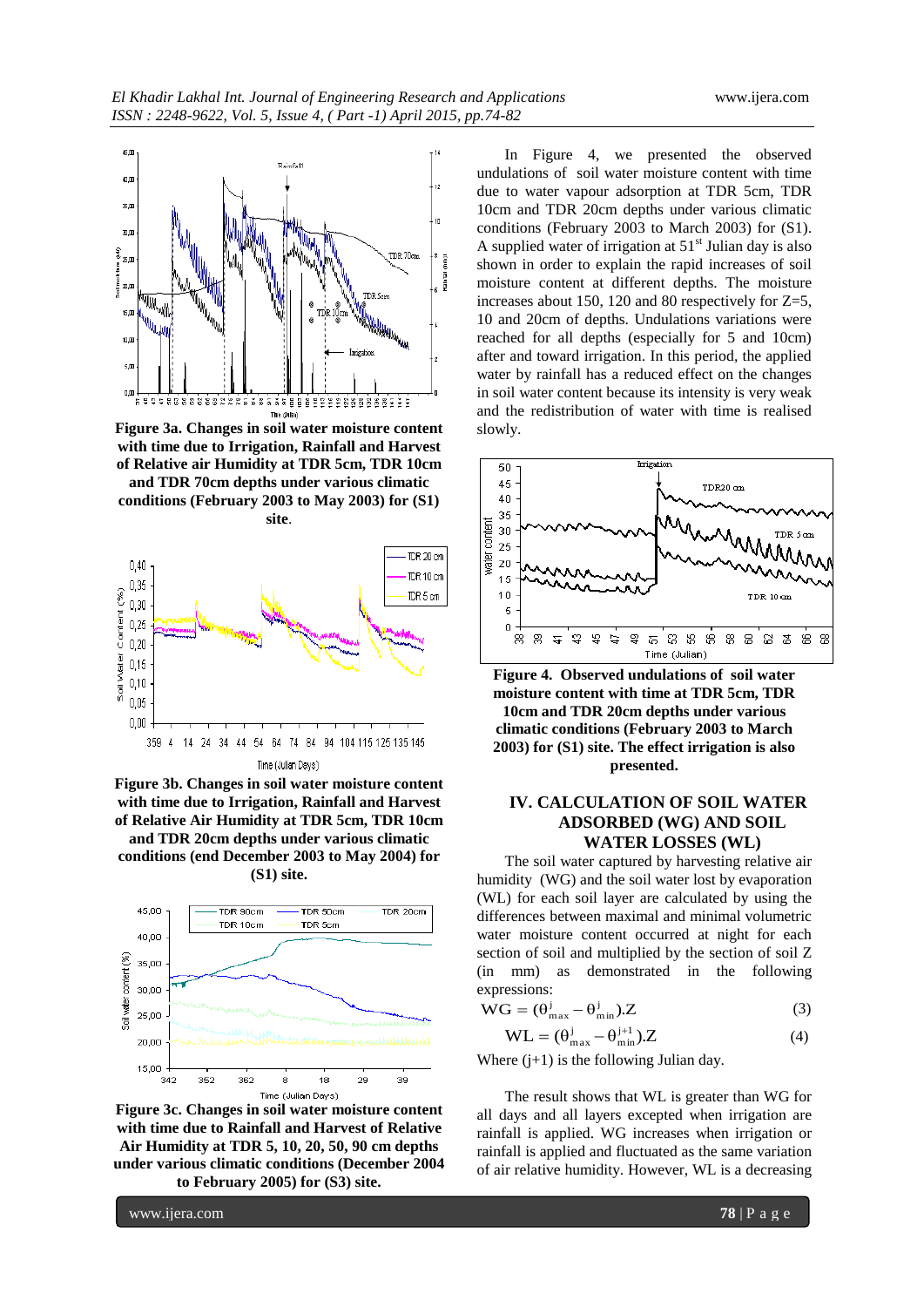function with humid period. For the 121th day, the harvest atmosphere humidity contribution in water movement decreases with depth. This contribution is about 56.5, 10.8 and 6.4% respectively for  $Z=5$ , 10 and 20cm. The total water adsorbed by soil is 8.27, 10.3 and 5.06mm respectively for Z=5, 10 and 20cm. The total water losses in this period are 13.8, 19.3 and 26.5mm respectively for Z=5, 10 and 20cm. The contribution of harvest of relative air humidity in water balance is about 60, 53 and 19% respectively for Z=5, 10 and 20cm. These results indicate that in each time, the contribution of soil water adsorbed by harvesting relative air humidity can replace the losses quantities by evaporation and root extraction. These results were observed at 130th Julian day when RHmax (92%) was very important and Tmin was very weak (about 8°C). This phenomenon can explain the growing of agriculture in arid climate without irrigation.

# **1. Irrigation effect on cumulative soil water adsorption (CWG)**

In order to explain the contribution of soil water adsorption in total soil water movement, we present the variation of cumulative soil water adsorption, CWA, with time for all soil depth. The result indicates that CWA is an increasing function of time for the studied depths. The maximum of cumulative soil water adsorption is observed when Z varies from  $Z=0$  to 10cm. When  $Z\geq 20$ cm the soil water adsorption is a decreasing function of depth. These decreases are due to the reduced of amplitude of undulation of soil moisture content. The effect of water irrigation on cumulative soil water adsorption is clearly shown by the following curves presented in Figure 5a and 5b respectively for (S1) and (S3). The results indicated that when water irrigation is applied, the curves corresponding to cumulative water content increase rapidly especially for the first soil layers (Fig. 5a). This increases is very important for Z=20cm because the majority of water applied by irrigation affect considerably the global distribution of moisture content profiles especially for the profound section of soil. The result shows two tendencies of cumulative soil water adsorption. The first behaviour indicates the same tendency of increases in CWG and weak differences between the corresponding values of CWG for all depth when water irrigation isn't applied. The second behaviour indicates the visible effect of irrigation on tendency and values of CWG. The differences become very important between the studied depths. When water irrigation is applied, the increases observed in term of CWG at  $49<sup>th</sup>$  day are 25, 15 and 30mm respectively for Z=5, 10 and 20cm that indicated an inverse sense of variation that is shown in Fig. 5. The same phenomenon increased after a rainfall event and

become significantly high especially during 3 or 4 day after a rainfall. The amount water by rainfall has a weak effect on cumulative soil water adsorption (Figure 5b).



**b)**

**Figure 5. Effect of water irrigation on variation with time of cumulative soil water adsorption by harvest or relative air humidity, a) site (1) and b) site (S3).**

## **2. Effect of climate on harvest of relative air humidity**

In order to evaluate the effect of climate conditions on harvest of relative air humidity, we present in Table 3 the amount of water adsorbed by the upper 10cm soil layer in (S1, S2 and S3) sites for the period of May. The result indicates that this amount was important ranging from 24.8 to 31.7 mm. In this period, the average maximum relative air humidity is ranged from 87.6 to 95.5%, while the average minimum humidity is ranged from 38.5 to 65.4%. These high daily fluctuations favour the formation of a high vapour pressure gradient from the atmosphere to the soil that responsible of soil water adsorption, [8]. Air at a relative air humidity (RH) of 98.2% which is a maximum measured value in the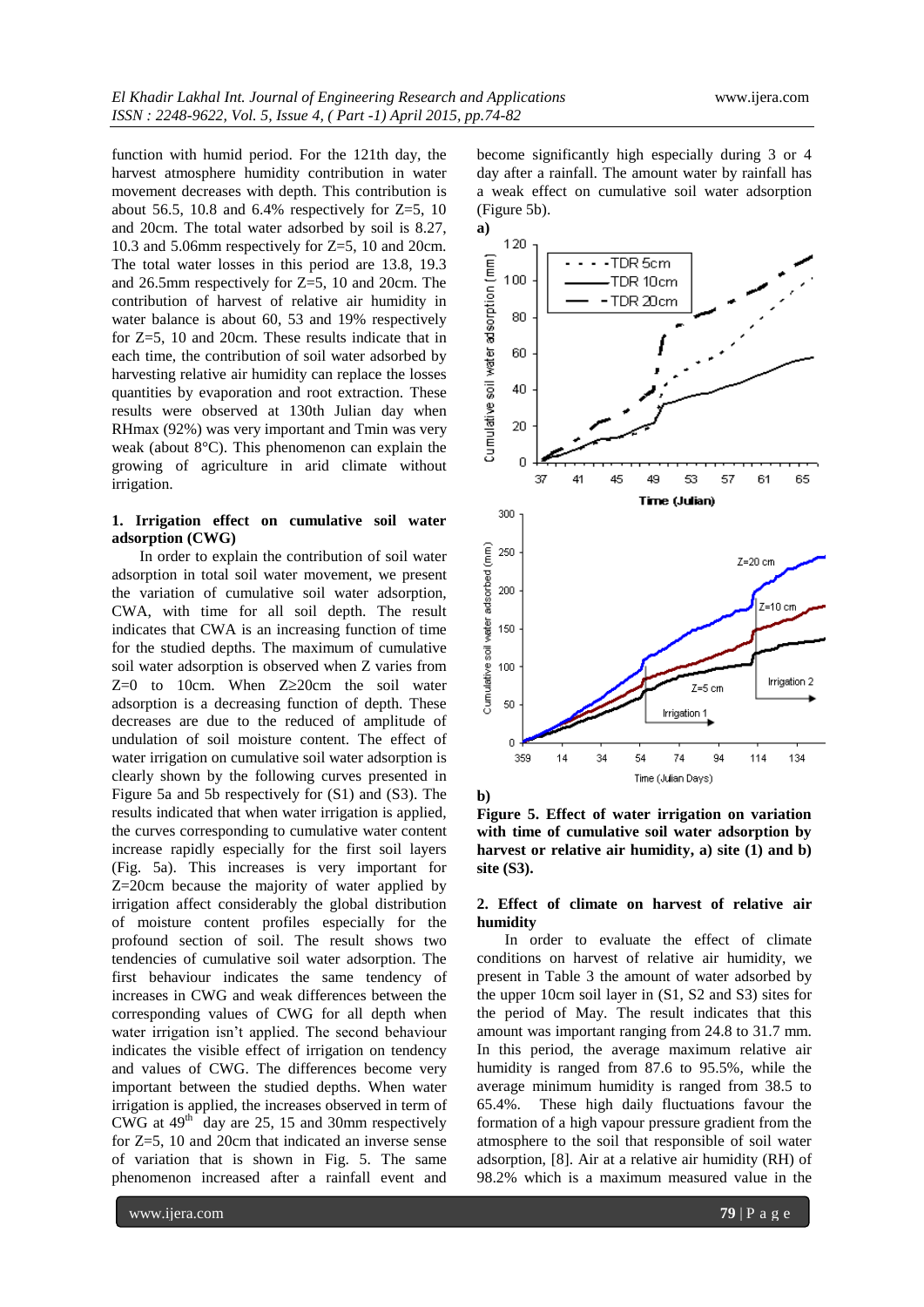study areas during the night and air temperature T=293K will be in equilibrium with soil at a water potential of about 2.5 bars (Equation (2)). Air at a RH of 37.1% which is an average minimum value for the study areas during day time and air temperature T=308K, the water potential will be 140.5 bars. As stated a change in matric suction between 0 to 100 bars is accompanied by vapour pressure change of only 1.6mbar, [12]. Under such conditions soil air is nearly vapour saturated at almost all times and water vapour adsorption is limited. The diurnal amplitude of soil temperature measured at 5cm soil depth fluctuated between 6.5 to 27°C depending on time of the year, soil characteristics and soil surface conditions. Under such climatic conditions, the soil surface layers become very dry allowing the water to be adsorbed by the soil during night time.

**Table 3. Effect of climate conditions on relative air humidity harvest.**

| Site | R    | RH <sub>m</sub> | $RH_{min}$ | <b>CWL</b> | <b>CWG</b> |  |  |  |
|------|------|-----------------|------------|------------|------------|--|--|--|
|      | (mm) | ax              | (% )       | (mm)       | (mm)       |  |  |  |
|      |      | $\frac{9}{6}$   |            |            |            |  |  |  |
| S1   | 56.8 | 90.1            | 37.1       | 163        | 25.2       |  |  |  |
| S2   | 50.8 | 87.6            | 38.5       | 185        | 24.8       |  |  |  |
| S3   | 86.5 | 98.2            | 63.4       | 135        | 31.7       |  |  |  |

In this period, the amount of rainfall in this period is ranged from 50.8 to 86.5mm, while the total evaporation is ranged from 135 to 185mm. According to this result, the amount of water adsorbed by soil might be of the great importance for the soil water balance under the existing climatic conditions of the study areas. As Table 3 shows, the amount of cumulative soil water absorbed during May by harvesting relative air humidity satisfies a great portion of cumulative soil water losses by total evaporation root extraction. Soil water 13 to 23% of the total evaporated water was recovered by CWG under the existing climatic conditions of the study site. In total soil water balance, the amount of both rainfall and CWG measured during the study period varies between 40% for the dry site to 87% for the humid site.

# **V.EFFECT OF RELATIVE AIR HUMIDITY AND SOIL WATER POTENTIAL**

Figure 6 shows the effect of relative air humidity on the absorbed soil water which is calculated for Site (S3) during January and February 2004. The results shown in this figure indicate that water adsorbed by soil according to harvest air relative humidity increased as the daily fluctuation in relative air humidity (measured at the difference between maximum and minimum daily values) increased for the soil potential lower than 320KPa. The soil water

This is because when humidity is decreased, the potential of soil is higher and the soil becomes dry and the adsorption phenomenon is also important. The following linear relations were found to predict the water harvested by the study soil of (S3) as a function of the minimum daily relative humidity (RH<sub>min</sub>, %) and the daily amplitude of relative humidity (RH<sub>max</sub>-RH<sub>min</sub>, %) of the upper 5cm soil layer :  $WG = a \times (RH_{max} - RH_{min}) + b$  (5)  $WG = a \times RH_{min} + b$  (6)

$$
WG = a \times (h)^b \tag{7}
$$

adsorption WG was inversely and proportionally related to the minimum value of relative humidity.

As shown in figure 6, the above empirical equations adopted are satisfactorily for describing the soil water adsorption by harvest of relative air humidity soil for all depths considered in this study. The correlation coefficient varies between R=0.78 to 0.92 under the existing climatic conditions.

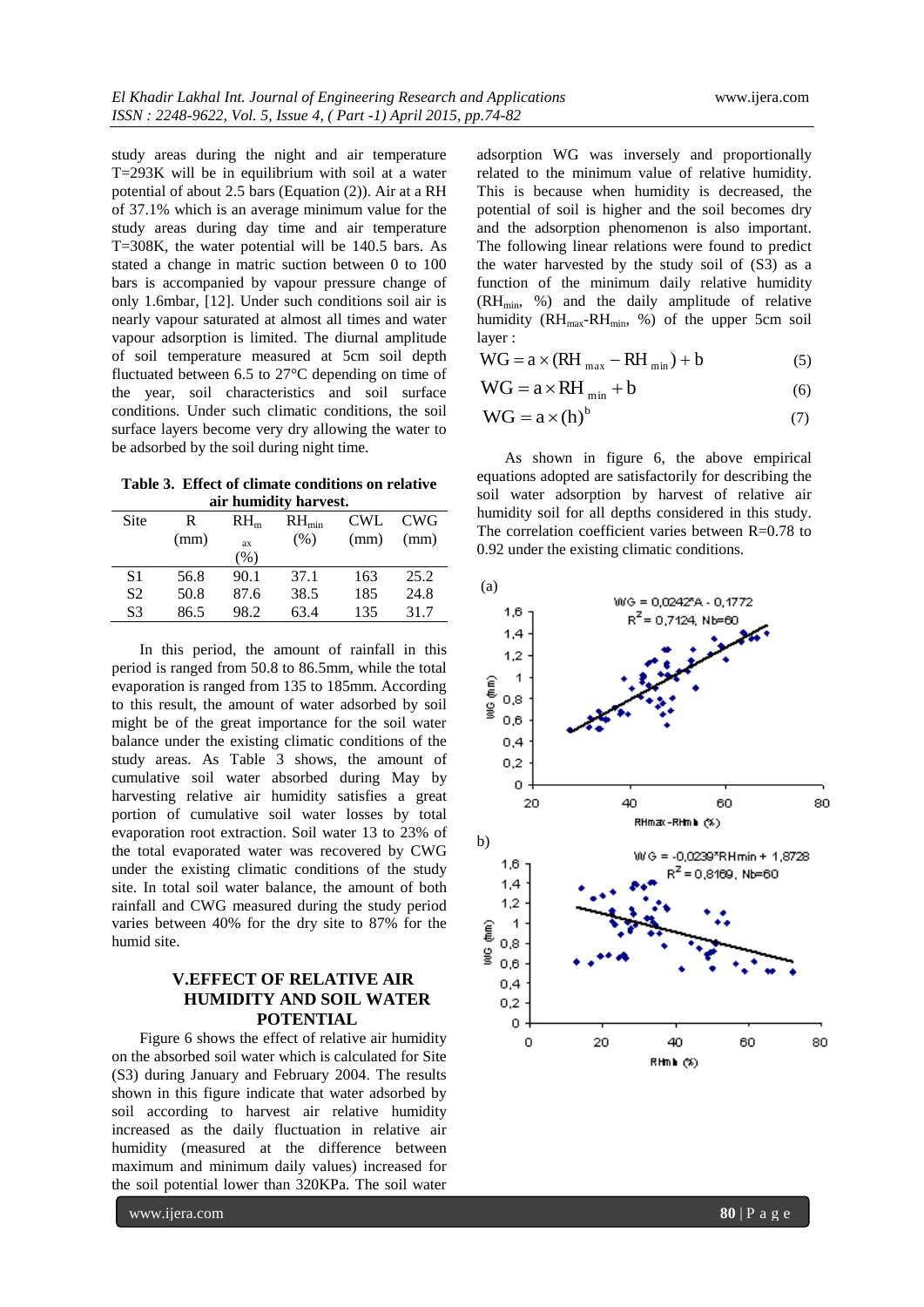

**Figure 6. Relation between soil water adsorbed by harvest relative air humidity and a) daily amplitude of relative air humidity (RHmax-RHmin, %), b) minimum air humidity (RHmin, %) and soil water potential (h, KPa). Z=5cm.**

# **VI. CORRELATION OF WATER ADSORPTION WITH CLIMATIC DATA**

The finding result shows that water adsorption by soil increased as the daily function of the daily fluctuations in relative air humidity  $(RH_{max}-RH_{min})$ and increased with increased of soil water potential (h<sub>soil</sub>). The daily fluctuations in minimum air humidity have an inverse effect on soil water adsorption by harvest of air relative humidity. The amount of water vapor adsorbed by the soil could replace about 20- 25% of water lost by evaporation during dry periods under arid or semi arid climatic conditions. This contribution is about 30-45% in coastal region when the phenomenon is important and covers a large period of year, [8]. This contribution of water adsorption is very important to take it in the total balance of moving water in soil- vegetation atmosphere system. In order to take it, we propose a correlation of soil water adsorption WG as a multiple linear relation with minimal air relative humidity RHmin, daily amplitude of air relative humidity  $(RH_{max}-RH_{min})$  and soil water potential  $h_{soil}$  (KPa). The proposed correlation equation is given by the following equation and in Table 4, we present the correlation coefficient.

$$
WG = a + b \times RH_{min} + c \times (RH_{ma} - RH_{min}) + d \times h_{soil}
$$
 (8)

**Table 4. Parameter for the proposed correlation.**

| depth    | a    | n.       | $\mathbf{c}$             | d.      | ĸ.   |
|----------|------|----------|--------------------------|---------|------|
| $Z=5cm$  | 1.36 | $-0.003$ | 0.0014 0.211             |         | 0.78 |
| $Z=10cm$ |      |          | 0.316 -0.016 0.0019      | $-0.27$ | 0.74 |
| $Z=15cm$ |      |          | $0.137 - 0.019 - 0.0003$ | $-0.33$ | 0.76 |

#### **VII. VII. CONCLUSION**

In this paper we have study the effect of many important parameters on humidity harvesting such: maximal and minimal air relative humidity, the soil potential of water, the average temperature of air and we have present some correlation laws. Also, we have noted that the state of soil has an important effect on humidity harvesting, because when the soil is humid, the soil temperature decreases and the condensation becomes more important than a dry soil.

We have presented some new results in order to estimate the real contribution of harvesting humidity in the total water balance. These results concern the period of April 2005 to February 2006. Evapotranspiration ET has been estimated and it is demonstrated that for such climatic We have presented some new results in order to estimate the real contribution of harvesting humidity in the total water balance. These results concern the period of April 2005 to February 2006. Evapotranspiration ET has been estimated and it is demonstrated that for such climatic conditions and soil characteristics, water captured from air relative humidity contribute about 30% of the total water balance.

The results obtained by meteorological station, time domain reflectometers and theta Probe indicate that soil water content is greatly affected by the harvest of relative air humidity. Four sites were selected with different climatic data and various soil characteristics. The Experimental data obtained by time domain reflectometers indicate that soil moisture content in the upper soil layer fluctuates with the same manner to diurnal fluctuation of relative air humidity. These fluctuations due to water vapour adsorption decreased with increasing soil depth and daily amplitude of air relative humidity. The contribution of water adsorption is considered important that must be introduced in the soil water balance. Its contribution is about 50% of losses due to evaporation (and root extraction) process. The applied water irrigation has a strongly effect of cumulative soil water adsorption because the values of CWG becomes important for Z=20cm and disappear completely when  $Z \geq 30$  cm. The water adsorbed by harvest of relative air humidity contributes to the soil a significant amount of water which may positively affect the water needed of vegetation. It is demonstrated that:

- 1.  $RH_{min}$  has an inversely effect on harvesting of relative humidity by the soils. When RHmin increases, the soil water adsorbed by harvest relative air humidity is scientifically reduced ;
- 2. The variation of amplitude between maximal and minimal daily of relative air humidity,  $A=(RH<sub>max</sub>-RH<sub>min</sub>)$ , has an important effect on soil water adsorption. WG is an increasing function with A;

www.ijera.com **81** | P a g e